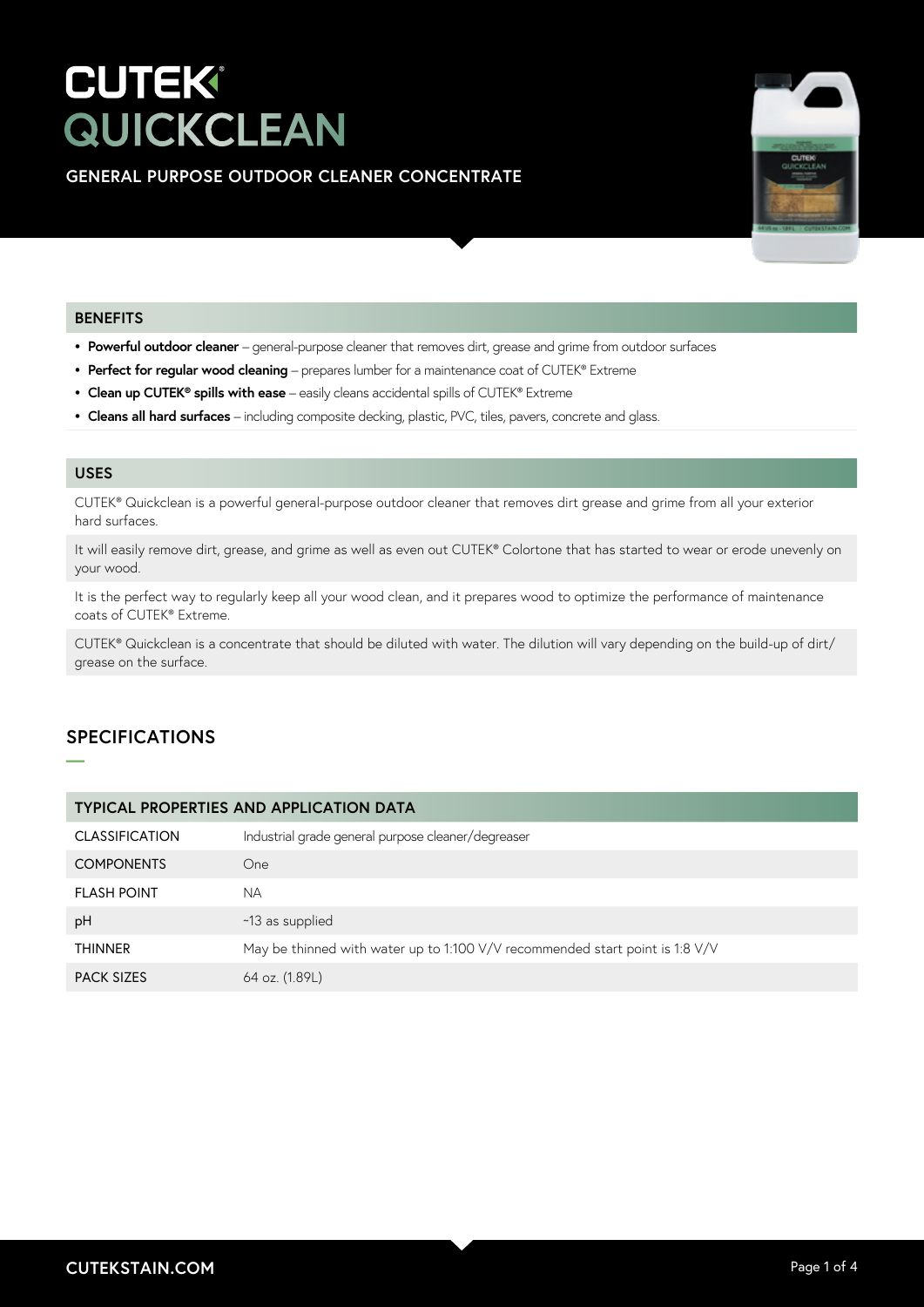

## **SPREADING RATE**

All surfaces: 160-285 sqft/gal (4-7 sqm/L)

NOTE: Practical spreading rates will vary depending on such factors as application method, ambient conditions and surface porosity and roughness.

| <b>DILUTION &amp; COVERAGE GUIDE</b>           |                 |            |                        |
|------------------------------------------------|-----------------|------------|------------------------|
|                                                | <b>DILUTION</b> | MIXED VOL. | <b>COVERAGE</b>        |
| To remove oil and fat based stains             | Full strength   | 64 oz      | Spot cleaning          |
| Wood and composite decking, wood shingles      | 1:8             | $4.5$ gal  | 850 ft <sup>2</sup>    |
| PVC and capped composite decking               | 1:20            | $10.5$ gal | $2000$ ft <sup>2</sup> |
| Plastic / PVC / ceramic tiles / canvas / metal | 1:50            | $25.5$ gal | 4800 $ft2$             |
| All purpose glass cleaner                      | 1:100           | 50.5 gal   | 9500 ft <sup>2</sup>   |

IMPORTANT: These figures represent typical averages for common decking and cladding species and are to be used as a guideline only.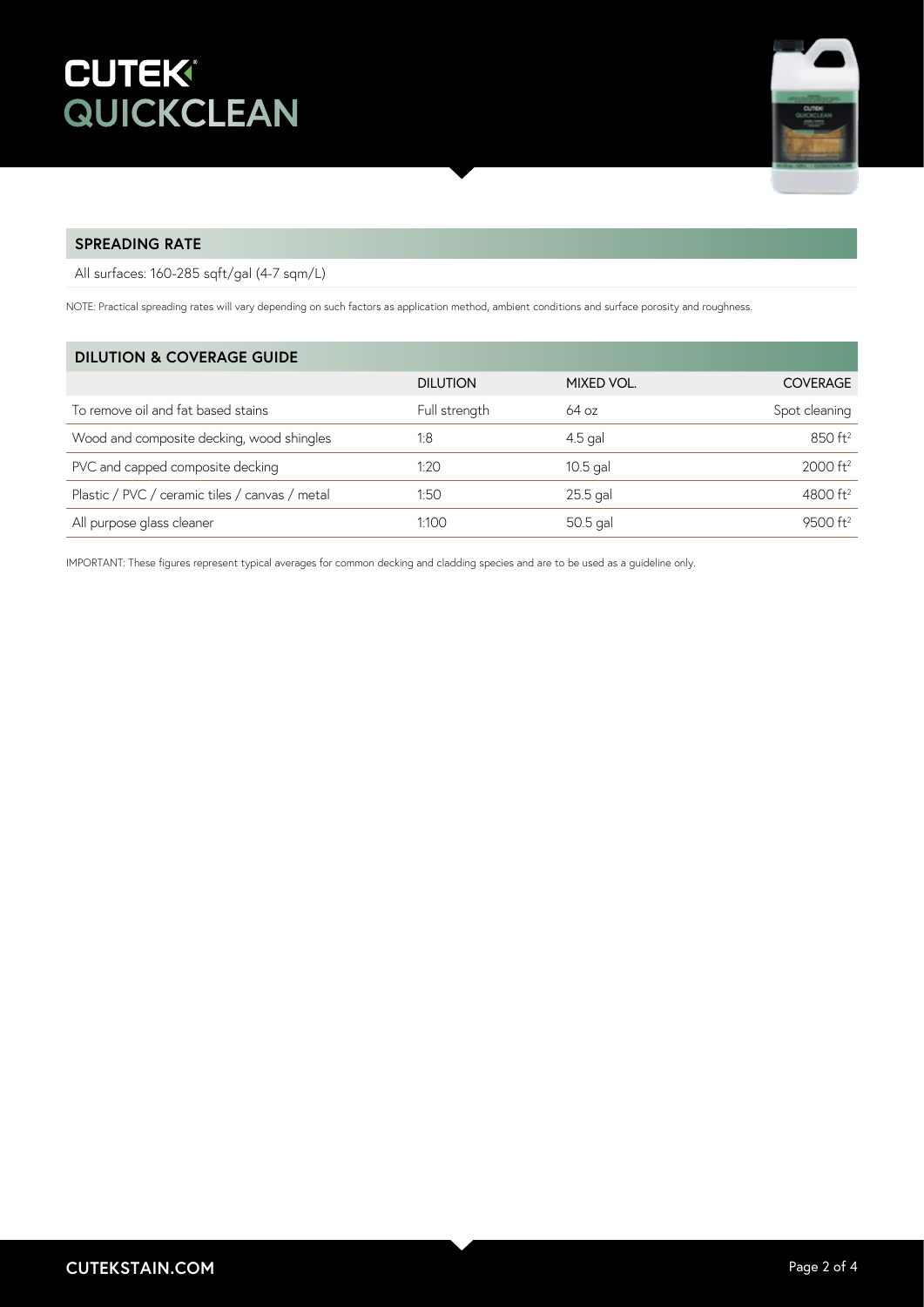# **CUTEK QUICKCLEAN**



#### **PREPARATION AND PROTECTION GUIDELINE** This is a guide only and not to be used as a specification. Contact CUTEK® to discuss your specific project requirements. WOOD CONDITION/ DESIRED EFFECT SITUATION PREPARATION PROTECTION ADD CUTEK® COLORTONE? (Y/N) NEW Wood Retain freshly oiled look or alter the wood color Exterior Clean with CUTEK® Wood Reviver if tannin/water/ iron stained Otherwise clean with CUTEK® Quickclean Apply 2 coats of CUTEK® Extreme Y NEW Wood Stabilize & allow to naturally lighten/silver Exterior Clean with CUTEK® Wood Reviver if tannin/water/ iron stained otherwise clean with CUTEK® Quickclean Apply 2 coats of CUTEK® Extreme N OLD WOOD - Previously Coated in CUTEK® Extreme Retain freshly oiled look or alter the wood color Exterior Clean with CUTEK<sup>®</sup> Wood Reviver if maintenance has been neglected and wood is grayed, heavily stained or has an excessive build-up of CUTEK® Colortone. Otherwise clean with CUTEK® Quickclean. Apply 1 coat of CUTEK® Extreme Y OLD WOOD - Previously uncoated Stabilize & allow to naturally lighten/silver Exterior Clean with CUTEK® Wood Reviver if tannin/water/ iron stained otherwise clean with CUTEK® Quickclean Apply 2 coats of CUTEK® Extreme N OLD WOOD - Previously uncoated Retain freshly oiled look or alter the wood color Exterior Clean with CUTEK® Wood Reviver if tannin/water/ iron stained otherwise clean with CUTEK® Quickclean Apply 2 coats of CUTEK® Extreme Y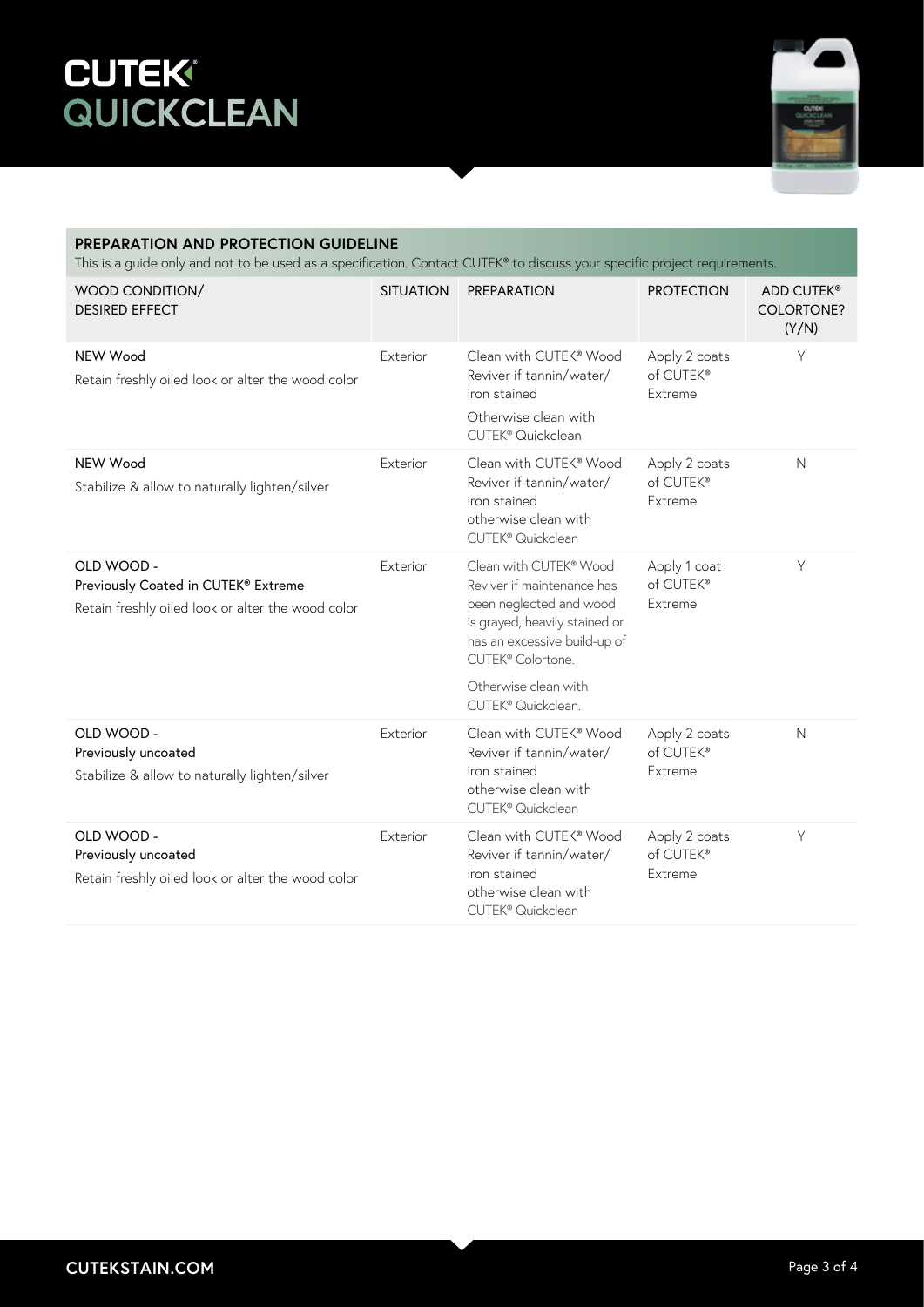# **CUTEK<sup>®</sup><br>QUICKCLEAN**



# **DIRECTIONS FOR USE**

**—**

| <b>APPLICATION</b>                          |                                                                                                                                                                                                                                                                                                                                                                                                                                                                                                                                                                                                                                                                                                                                                                                                                                                                                                                                                                                                                                                                                                                                                                                                                                                                                                                                                                            |
|---------------------------------------------|----------------------------------------------------------------------------------------------------------------------------------------------------------------------------------------------------------------------------------------------------------------------------------------------------------------------------------------------------------------------------------------------------------------------------------------------------------------------------------------------------------------------------------------------------------------------------------------------------------------------------------------------------------------------------------------------------------------------------------------------------------------------------------------------------------------------------------------------------------------------------------------------------------------------------------------------------------------------------------------------------------------------------------------------------------------------------------------------------------------------------------------------------------------------------------------------------------------------------------------------------------------------------------------------------------------------------------------------------------------------------|
| <b>APPLICATION</b><br><b>PRECAUTIONS</b>    | Before you get started: Note the hazards and precautions on the CUTEK® website and the container<br>labelling, and ensure that you use the correct safety equipment as detailed in the Safety Data Sheet.<br>When using CUTEK® Quickclean, all adjacent surfaces and vegetation must be adequately<br>protected. It is also important to be aware of the potential for wind drift into areas with cars or<br>pedestrian traffic when rinsing. Water flush all equipment, vegetation, paths, concrete, asphalt and<br>other adjacent surfaces before and after contact.<br>Full list of application precautions is available on our website at www.cutekstain.com, or by<br>checking with customer service on 1-833-692-8835.<br>DO NOT SWALLOW.<br>CUTEK® Quickclean will make surfaces slippery, DO NOT walk on the surface until it is dry.                                                                                                                                                                                                                                                                                                                                                                                                                                                                                                                              |
| STEP BY STEP<br><b>APPLICATION PROCESS:</b> | Dilute the CUTEK® Quickclean concentrate with water as required and complete a test patch to<br>ensure that the dilution being used is effective in cleaning. Wet your substrate with water prior to<br>applying CUTEK® Quickclean. Apply diluted CUTEK® Quickclean liberally with a brush, roller, broom<br>or low-pressure garden sprayer. Let CUTEK® Quickclean do the work by leaving it on the surface<br>for 5 to 15 minutes depending on the severity of dirt/soiling/grease. It may be necessary to scrub<br>stubborn stains moderately with a stiff fibre brush.<br>Once CUTEK® Quickclean has cleaned the substrate, it must be rinsed off thoroughly. For best<br>results, use a pressure washer set to approximately 50 bar (750 p.s.i.) with a fan jet pattern.<br>CAUTION must be used to avoid damage to the wood fiber and 'furring up'. Adjust your cleaning<br>process by reducing the pressure or your operating distance from the wood.<br>DO NOT use "turbojets" on wood.<br>Rinse from the highest point and work down methodically using long even strokes in the direction<br>of the grain. Where pressure washing is not practical, rinse off with clean water from a bucket or a<br>garden hose using a light scrubbing action with a stiff brush.<br>Clean-up: Equipment may be cleaned with water. Ensure wash water is disposed in accordance |
|                                             | with local regulations                                                                                                                                                                                                                                                                                                                                                                                                                                                                                                                                                                                                                                                                                                                                                                                                                                                                                                                                                                                                                                                                                                                                                                                                                                                                                                                                                     |